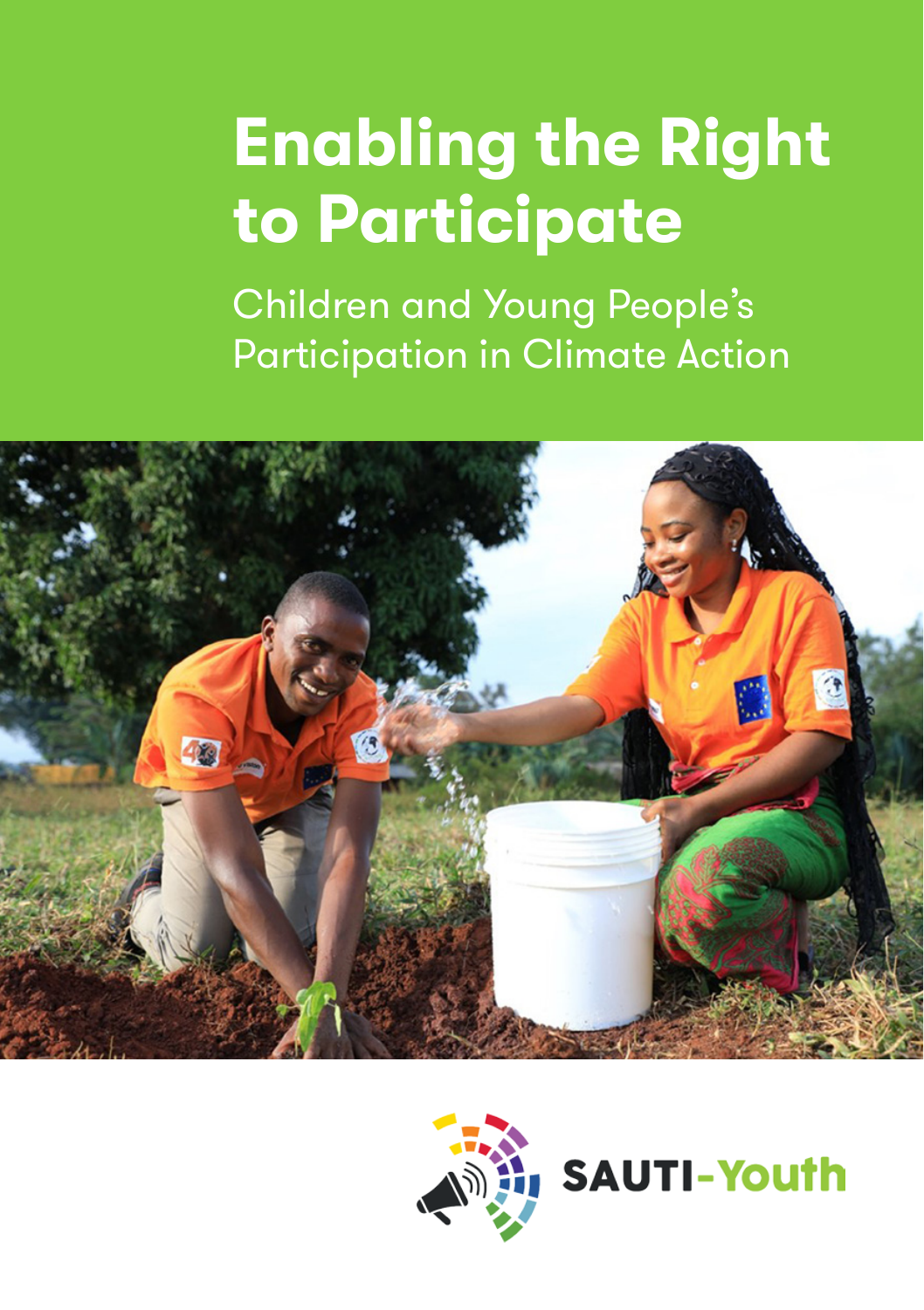

## **"Young people's voice on climate change has to move from the streets to the halls, where decisions are made, and change happens."**

– Mildred Nzau, AU-EU Youth Cooperation Hub

## **YOUTH ENGAGEMENT IN CLIMATE POLICY**

Increasing meaningful youth participation in policy and decision-making processes is crucial to ensuring more ambitious climate action and implementation. Children and young people need to be seen as more than simply beneficiaries. Rather, they need to be seen as key stakeholders and active participants in policy development and implementation processes.

Not only is it their right to be involved, but it is young people who will suffer the greatest consequences if ambitious measures to mitigate climate change are not immediately taken, and thus, they have the most to gain from climate action. Those between the ages of 10 and 241 currently make up 23.6 percent (nearly 1.9 billion persons) of the world's population, accounting for the largest age segment in many countries.

Nearly 90 percent of young people live in low- and middle-income countries and are among those experiencing the most significant effects of the climate crisis. Youth, which can include those up to age 35, often includes a number of transitory life phases. From completing education to establishing economic security and even starting a family, most of these major life milestones occur during the youth time frame. However, climate change is capable of disrupting said milestones, causing life-long repercussions<sup>2</sup>.

The Need for Voice: This Brief is based on learning from a programme that seeks to improve participation and address the governance and climate nexus. The programme's aim is reflected in its title, Sustainable Accountability Uniting Tanzanian and Irish Youth or '**SAUTI-Youth'. SAUTI** is the Swahili word for 'voice' and it is the empowerment of youth to be strong voices in and for their communities and to monitor government commitments on climate action that will bring about the programme's results.

<sup>1</sup> https://www.unfpa.org/data/world-population-dashboard

<sup>2</sup> https://www.thebritishacademy.ac.uk/documents/3285/Young-people-and-climate-change.pdf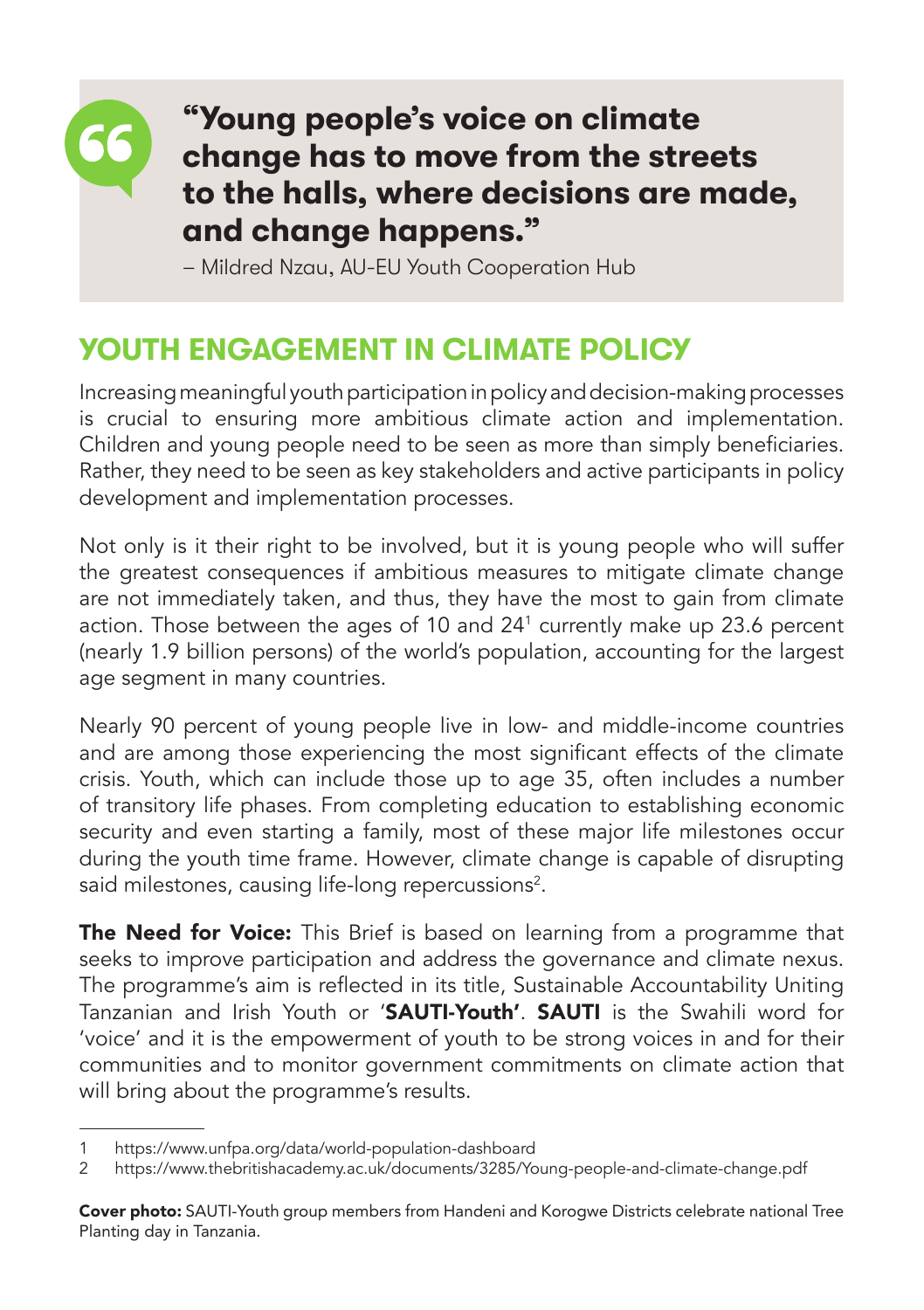SAUTI-Youth is based on the Citizens Voice and Action (CVA) model. CVA provides a methodology for youth to engage with local government structures, allowing for a common approach uniting youth in two different contexts in Africa and Europe. The project is a youth-led monitoring of local government commitments on climate action. SAUTI-Youth bridges and supports 1000+ youth in both countries to engage in governance and accountability. The young people have been empowered with skills to monitor their local government's climate action



The CVA community scorecard process provides a crucial method for ensuring that service delivery responds to the needs of the most vulnerable.

commitments and spending and engage in dialogue with local authorities so that they take innovative actions to locally tackle this global challenge. The project is implemented in Tanga, Tanzania by World Vision Tanzania (WVT) and in Galway, Ireland by Youth Work Ireland Galway (YWIG).

"SAUTI-Youth Project interventions are targeting to create young leaders who will not only spearhead proper utilisation of resources for conservation of the environment, but also who will raise their voices to empower more youth inclusion in governance processes".

#### **CHALLENGES IN YOUTH ENGAGEMENT WITH LOCAL GOVERNMENT**

In Tanzania, citizen participation and in particular youth participation in governance structures is an ongoing challenge. Good governance processes are limited by centralised power structures, reduced civic space and a still-emerging civil society, reducing government capacity and barriers to accessing information. Quality of public services and institutional capacity is low. Limited government accountability exists alongside a lack of public demand for improvement. Civil servants and elected officials are not held to account by citizens<sup>3</sup>. While public budgets have become more transparent and open, citizens' active engagement in these issues continues to be modest, and even less for young people, especially girls. Corruption is a serious challenge for Tanzania and is of considerable concern. To address this, both political commitment and increased engagement from citizens, civil society, the media and parliament is essential. Continued strengthening of the public system for openness, accountability and transparency is key.

<sup>3</sup> https://www.usaid.gov/tanzania/democracy-human-rights-and-governance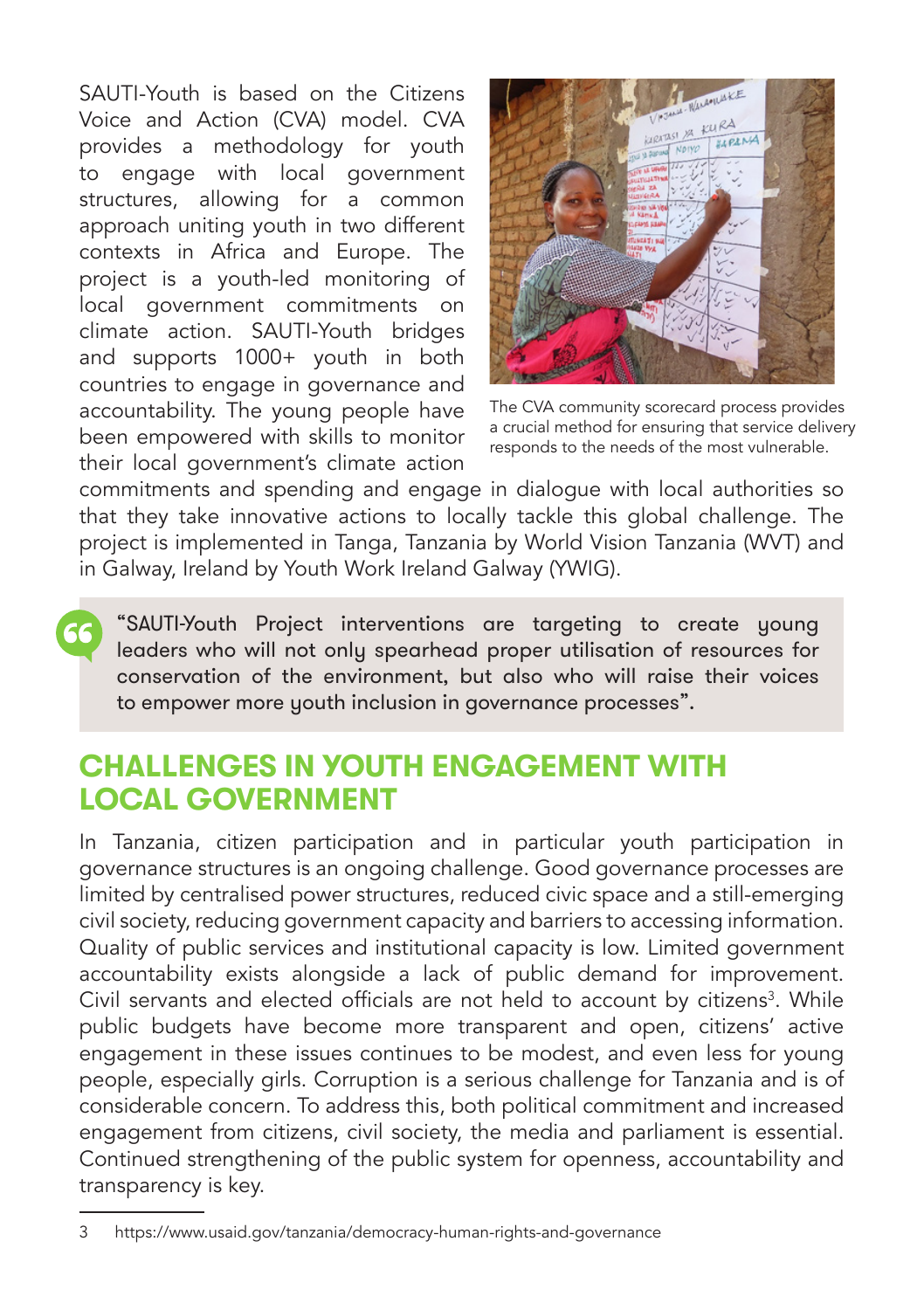Participation in governance processes is low as per the World Bank's Good Governance Index, Tanzania achieved a score of 36 percent in 2017 for Voice and Accountability. Meanwhile, poor institutional coordination on climate change and environmental issues is a growing issue with a lack of oversight being a key challenge.

In Ireland, public participation and youth involvement is considered high with Ireland ranked 15th out of 183 countries in youth civic participation<sup>4</sup> However, differences such as race, class, gender, culture, language, immigration status and sexuality can affect how young people experience empowerment. Youth input, captured as part of this programmes design process, revealed that whilst youth feel that they have increasing access to decision makers, they are keen to see improvements in how their voices are received, i.e. that they are taken seriously and see actions taking place as a result of any meetings.

Concerted commitments and delivery on climate action are a key challenge, with Ireland listed as one of the worst performers in the EU in reducing greenhouse gas emissions<sup>5</sup>. Youth involvement in calling for action on climate change has been growing.

## **BEST PRACTICES AND LESSONS LEARNT**

Increased Youth and Community Awareness: In both Tanzania and Ireland, young people working through World Vision Tanzania and Youth Work Ireland Galway respectively noted an increased awareness of their local and national climate-related public policies. This follows significant orientation and education shared with them as part of the 'Enabling Citizen Engagement' phase of the CVA process. As a consequence, young people have gone further to also increase awareness to other people within their communities.

"In our District, the youth groups took initiative to educate the community on specific government policies on water and environment. We conducted door to door campaigns to make people aware of the provisions of these policies, such as the prohibition of farming within a distance of 60 metres from rivers" – Youth Group Members, Tanga – Tanzania.

Youth Investing in Sustainable Businesses: In Tanzania, the youth are actively engaging with the local government by demanding accountability for climate actions whilstalso investing in sustainable businesses. Due to a lack of local job opportunities, many young people migrate into the cities to seek work. To provide an alternative, environmentally friendly income-generating activities have been initiated.

<sup>4</sup> https://www.youth.ie/articles/young-people-in-ireland-and-the-global-youth-development-index/

<sup>5</sup> https://germanwatch.org/sites/germanwatch.org/files/CCPI2019\_Results.pdf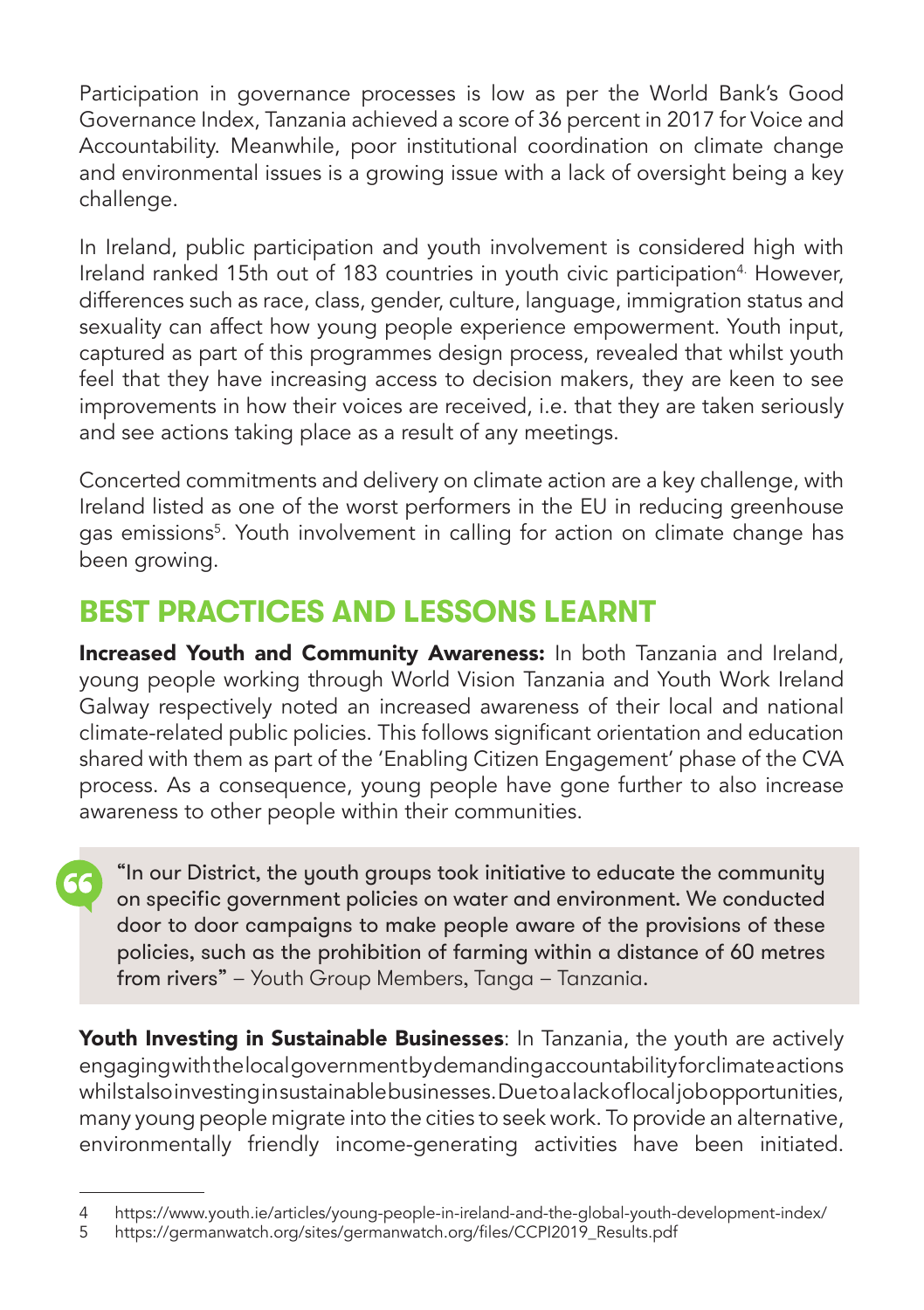Through support from local government, several youth groups have been able to access financing to start sustainable businesses such as setting up tree nurseries and bee-keeping enterprises.

Youth Inclusion in Decision-Making: The close relationship that World Vision Tanzania has fostered with government authorities in Tanga District has supported substantial early accomplishments. For instance, noting that locallevel environmental committees are legally required to include youth in their composition, youth involved in the project have successfully demanded for their inclusion within the Village Environment Committees. SAUTI-Youth group members also joined the Tanzania National Environmental Council in marking the National Tree Planting Day in Tanzania, leading to the planting of over 10,000 trees in Handeni and Korogwe Districts, Tanzania. In Galway, young people have been involved in consultations on the Galway City Development Plan 2023-2029 providing their views and opinions towards the management of their city.

"We now feel more confident of ourselves. Communities and authorities have now recognized the value of including the youth in decision-making" - Youth Group Member, Tanga – Tanzania.



SAUTI-Youth group members participating in a workshop in Galway, Ireland.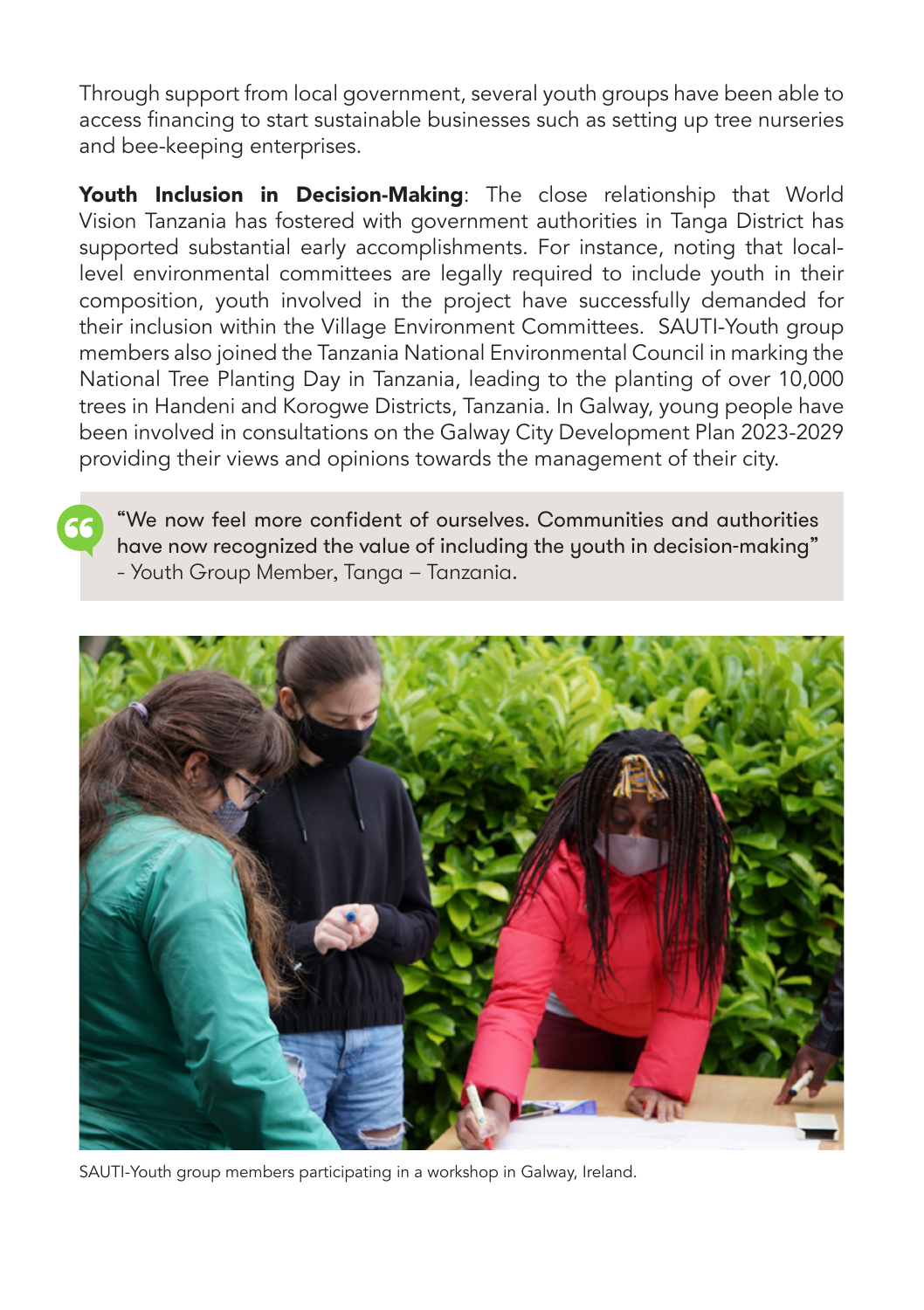Invest in Building Trust with Local Government: Building trust with local government, administrators and front-line service providers is absolutely crucial in aiding meaningful youth participation in local climate governance. A relationship built on trust can aid access to information, transparency and promote youth



SAUTI-Youth group members in Galway, Ireland.

agency and participation in invited policy circles. In Tanzania, the longstanding relationship between World Vision Tanzania and the Tanga District administrators has made it possible for young people to engage across multiple pathways such as access to financing for investment in sustainable businesses, invitation to on-going public policy development processes spearheaded by the National Environmental Management Council, and inclusion on various village, environment and development committees. In Galway, the Local Government has been less responsive, often seeing the project as an add-on to its already existing range of relationships and engagements. In this instance, more initiative should be directed towards explaining what youth-led CVA is – especially to government officials who may not be familiar with the approach.

Limits of Virtual Engagement: The SAUTI-Youth project commenced at the height of the COVID-19 restrictions to face-to-face gathering in both Ireland and Tanzania. Whilst some of these restrictions were lifted in Tanzania and project activities were able to proceed, the restrictions in Ireland (which are more stringent) have continued throughout the first year-and well into the second year of the project. Although various interventions such as the web-based self-paced CVA training were adapted and were undertaken virtually, subsequent activities witnessed decreased youth enthusiasm.

**Exploit the Use of Creative Art:** Art provides a powerful and provocative tool to communicate at scale. In Ireland, YWIG reached greater audiences by organizing art and climate activism tours. In Tanzania, members of various youth groups exploit various opportunities and use art to send messages to the wider public. These groups have been invited to various platforms to perform drama or music, which they use to advocate for various climate actions.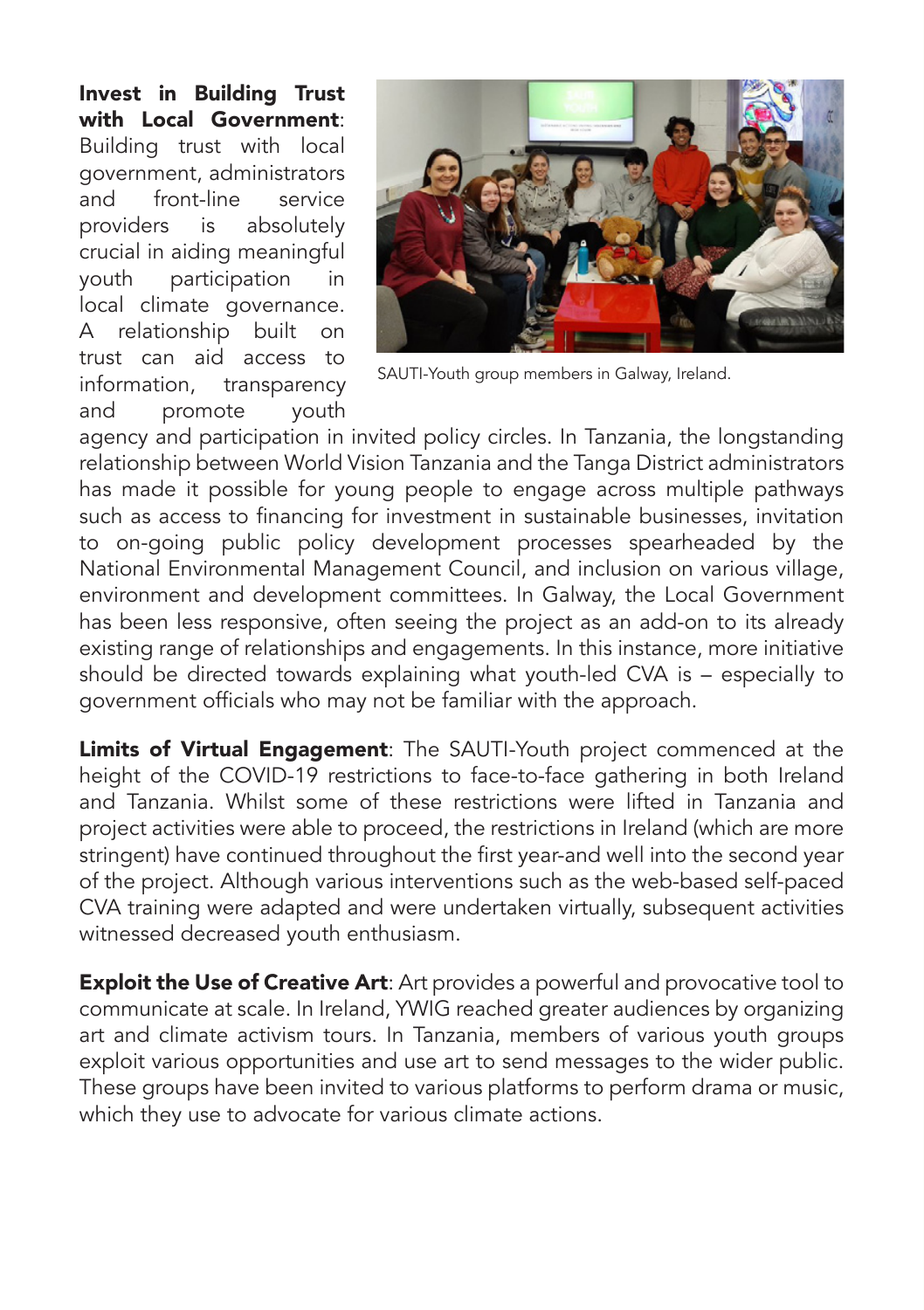# **RECOMMENDATIONS**

Provide Greater Opportunities for Youth Engagement: Young people should continuously be empowered with the skills, tools, and platforms to engage in broad governance processes. Including them in the decision-making process communicates that their opinions and voices are valued at all levels of governance and decision-making. Local and national governments should therefore provide greater opportunities for meaningful youth engagement through their inclusion in relevant committees, invitations to relevant workshops, and opportunities to provide input into relevant policies and legislations.

Integrated Approach to Youth Empowerment: Whilst increasing youth civic competencies and participation in local climate governance is in itself a noble goal, several young people from Tanga District, Tanzania observed that a more intentionally integrated approach that merges civic and economic empowerment would have been more contextually appropriate in Tanzania – where economic challenges such as high unemployment rates often push young people to turn to unsustainable practices such as charcoal burning. It is in this spirit, that World Vision Tanzania and the local administrators have linked youth groups to access loans provided by the Local Government Authorities (LGAs) of which 10 percent targets women, youth and people with disabilities. This complementarity increased youth motivation to pursue climate actions in a manner that builds on civic responsibility and economic empowerment.

"Kwa Pamoja Tunaweza Youth group is the best union of change-makers. They have been planting trees and selling them to add to their income, and the money they have been receiving has been used to help their members in solving various issues".

Influence National-level Policy Processes: In addition to the promising local level youth engagements in influencing climate actions in Galway, Handeni and Korogwe, significant attention should be given to providing opportunities for youth to influence national level policy making and implementation processes. Youth can deploy evidence of systemic policy gaps and failures gathered through local CVA processes to influence national policy and decision-making processes. Such engagement platforms can also contribute to the development of context-specific and evidence-based policies.